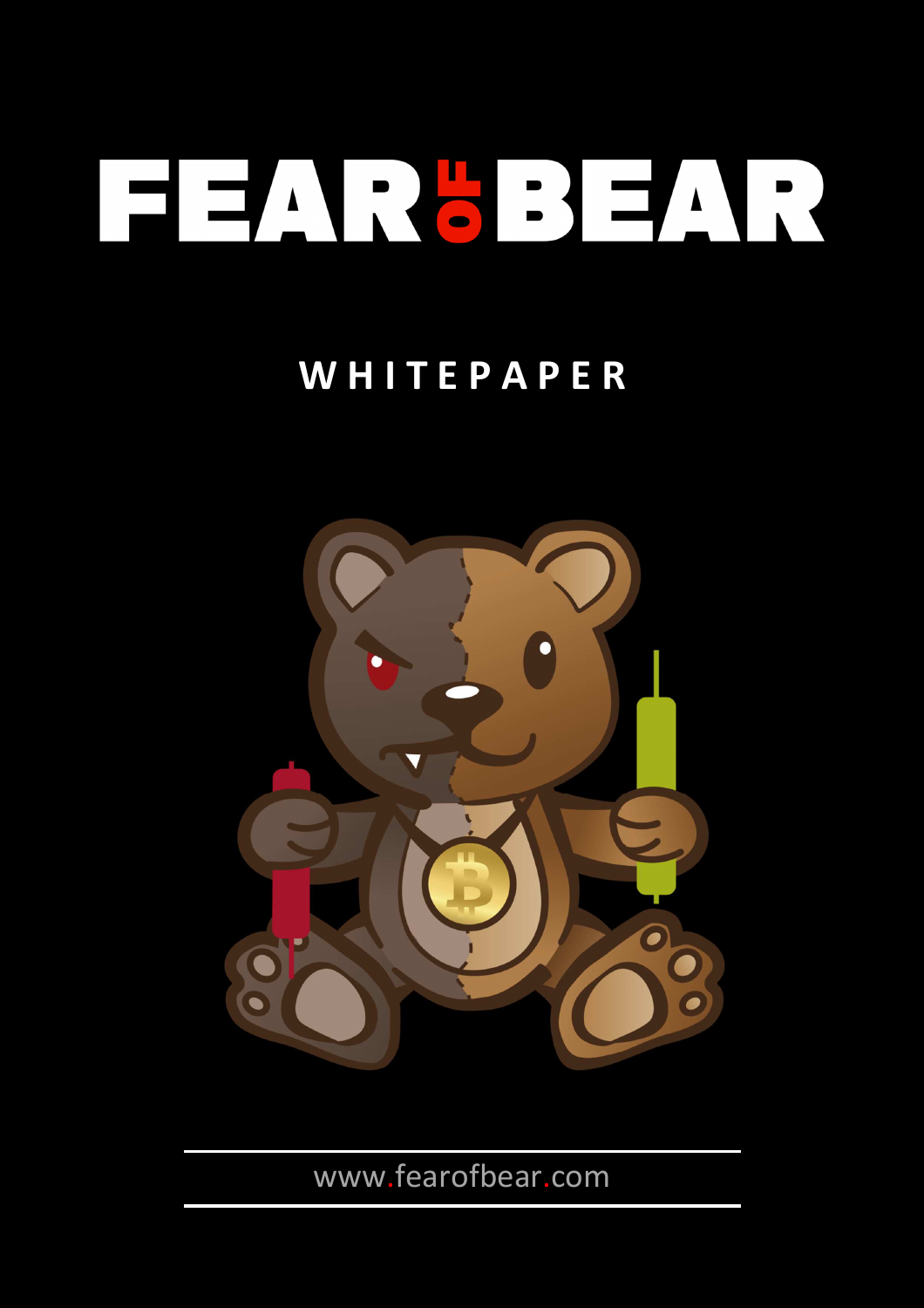# **A B O U T U S**

Fear of Bear (FOB) is a hyper-deflationary meme coin created by crypto enthusiasts in order to take away the fear of bear market.

But what differs us from other meme coins? FOB is the only project which let you profit from the bear market.



We are starting as a meme coin but actually our plans are more ambitious. We will develop a crypto game. Shortly after the listing on first DEX we are going to start the weekly token lottery for our holders followed by the weekly giveaway of our unique bear NFTs. But we are also giving something back to charity in order to protect wildlife.

Other coins keep telling you to reach the moon. But moon is a lonely place. We are staying on earth because our planet is what really matters. We believe in a sustainable growth to challenge the bear market.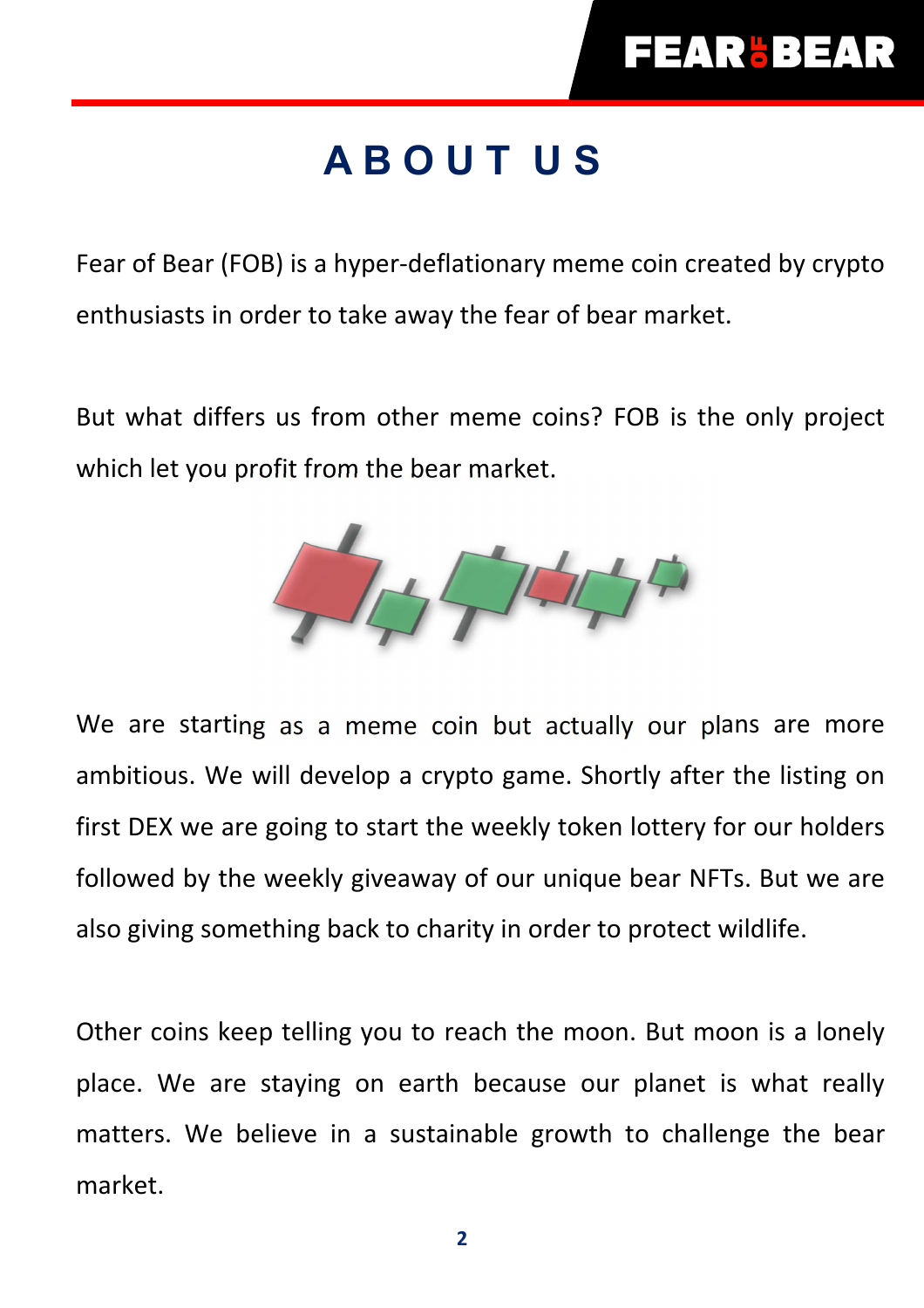# **K E Y F E A T U R E S**

The key features of our project are as follows:

#### **Metaverse – Crypto game**

We are developing a crypto game based on the Binance Smart Chain in which you can earn \$FOB.



The style of the game will be similar to the popular Play-2-Earn titles. Bears and bulls will face each other and battle for the universe. Top players from the leaderboard will be awarded weekly with our tokens. The leaderboard will reset every week so there is always a chance to join. The game will launch for browsers with further plans for adaptions on iOS and Android.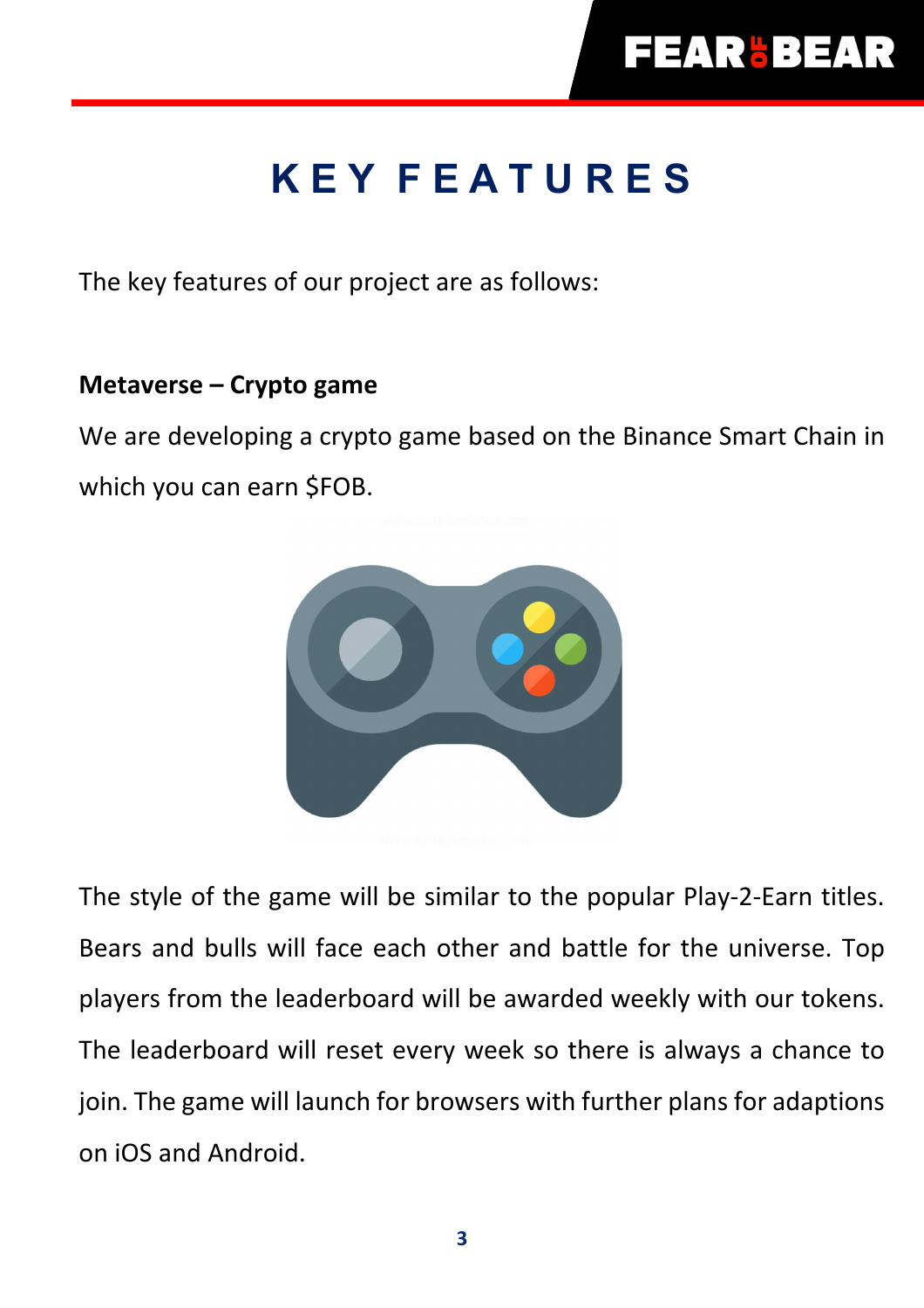## **FEAR'BEAR**

#### **NFT**

We will have an unique collection of NFT (non-fungible-tokens) designed by professional artists. The collection is called "Bullish Bears" and will contain 210 bears as digital crypto art.



21 of the bears will grant access to special features. The NFTs will be given away on our weekly lottery. You can sell the NFTs on external marketplaces or hodl it. But you will also able to buy some of our bears. With the money raised from the NFT sale we will fund our charity program as well.

#1 of our bear NFTs will have special value. This piece will be raffled if Bitcoin (BTC) hits 100,000 USD.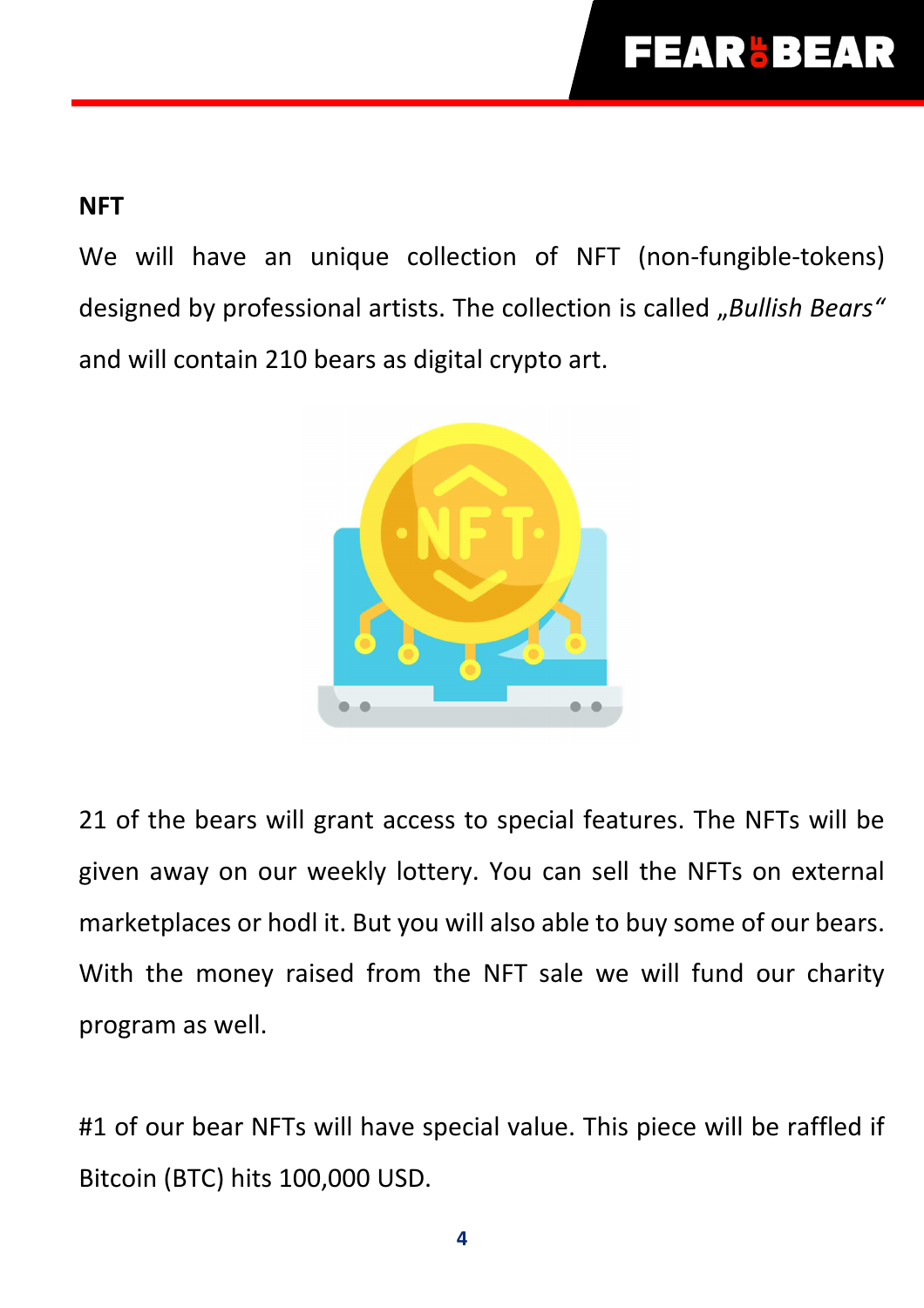#### **Lottery**

We are running a weekly lottery for our token holders and giving away unique bear NFTs.



The lottery will happen every Sunday. In order to participate on our lottery you will have to hold als least 100,000 §FOB in your wallet. We will take a snapshot. We will give away up to 1 million tokens every week to 10 random holders as well as 1 of our bear NFTs.

Every holder with at least 100,000 §FOB will have one lottery ticket and the same chance as whales. So we also support small holders.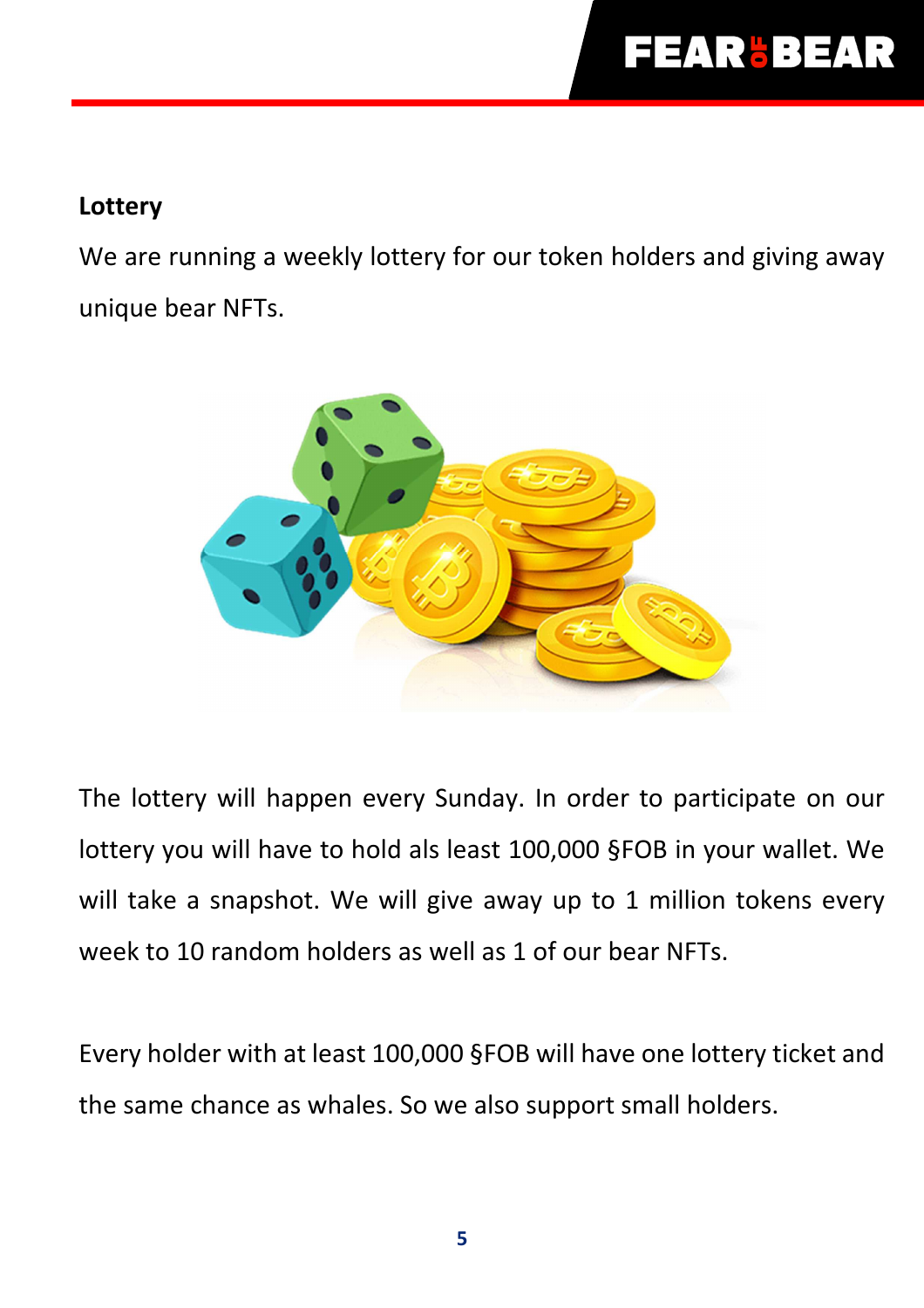#### **Charity**

We will give away 10% worth of our token supply to charity. So with growth of our market cap more money is going to charity. We will support projects which are saving our nature, animals and bears in particular.



We will also use an amount of 50% of our NFT sale to fund the charity program. Wildlife organisations are welcome to pitch their ideas to us. We especially support new projects with ambitious goals.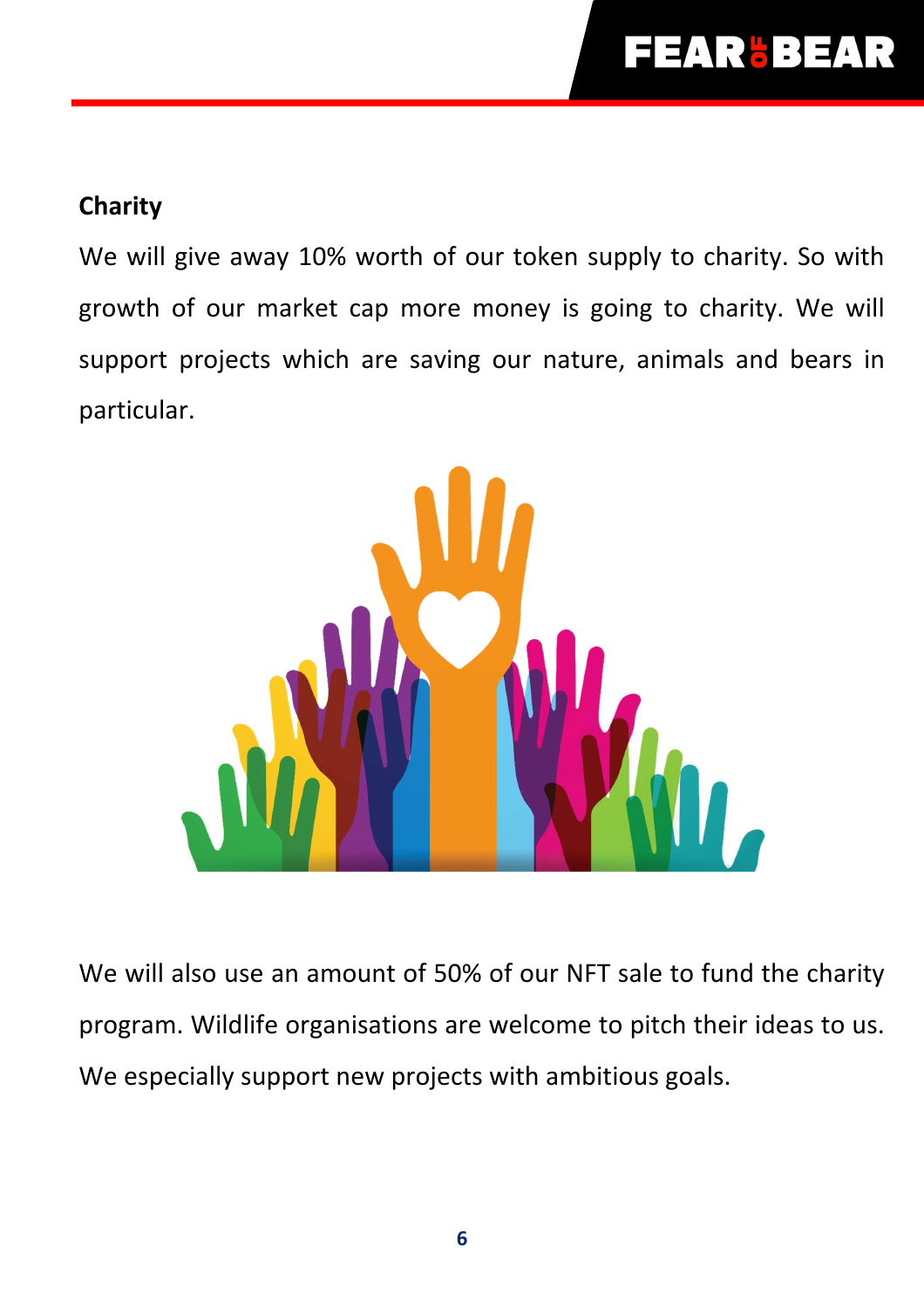## **FEAR&BEAR**

#### **Token burn**

During bear market we keep burning 10% of the remaining unsold supply each month as long as we see bull market again.



We define bear market as the moment when Bitcoin (BTC) drops below 25,000 USD. The burning will stop when BTC surpasses 50,000 USD again.

We do not touch your purchased tokens, there is no rebase. Our charity donations will also continue during bear market.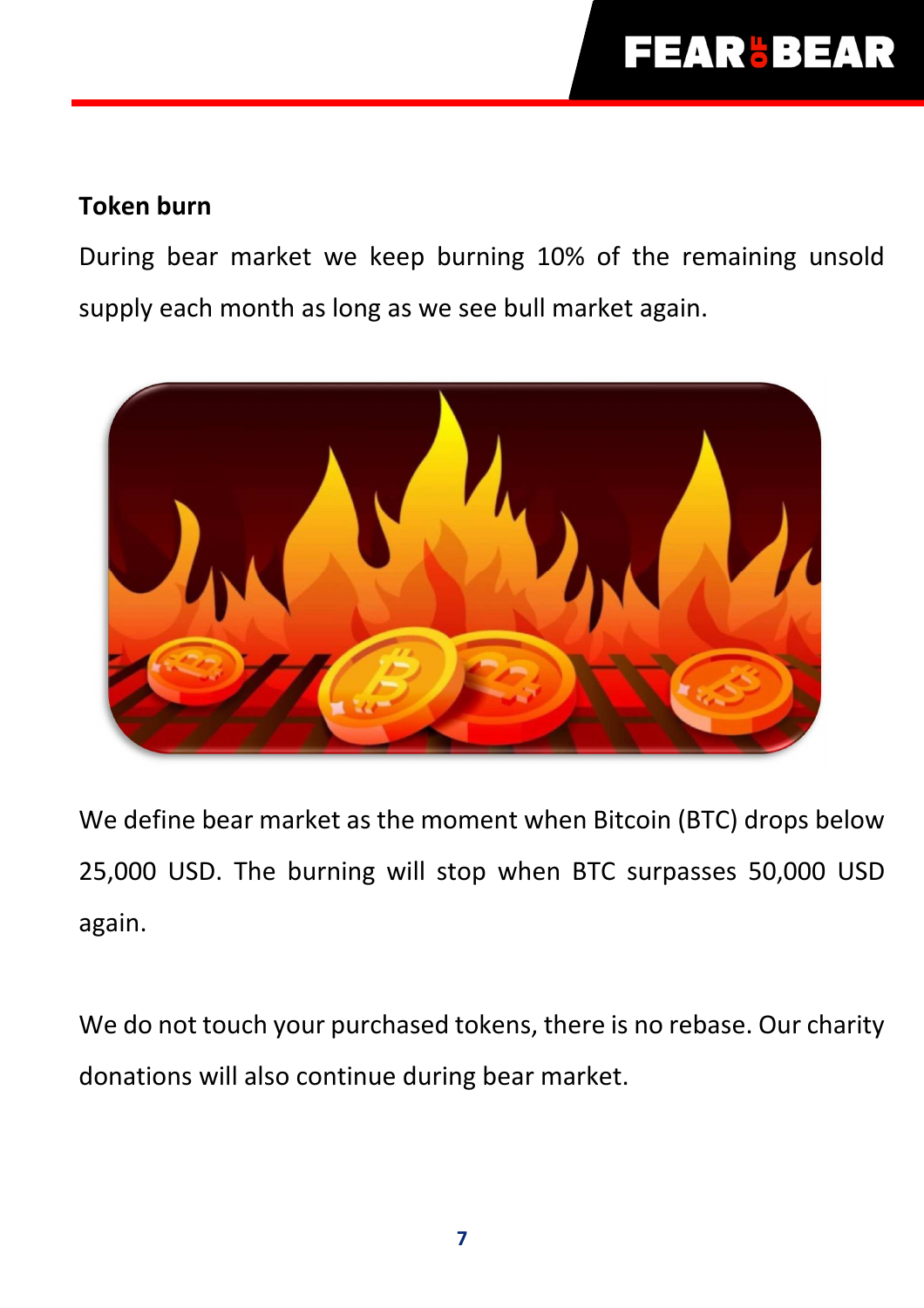# **T O K E N O M I C S**

**Total supply:** 21,000,000,000 tokens (21 bn)

**Blockchain: BEP-20 token** 

#### $\diamondsuit$  **Symbol: FOB**

| Public Sale: 50%<br>Development: 20%<br>and the state of the state of the state of the state of the state of the state of the state of the state of th |
|--------------------------------------------------------------------------------------------------------------------------------------------------------|
| Team treasury: 10%<br>Charity: 10%                                                                                                                     |
| Marketing: 5%<br>Lottery: 5%                                                                                                                           |
|                                                                                                                                                        |

**\* During bear market token burn we will not touch the charity and lottery allocation** 

**Contract address:** 0x5ceb13a0f523536cca77d4f8d56ac008a2533f3f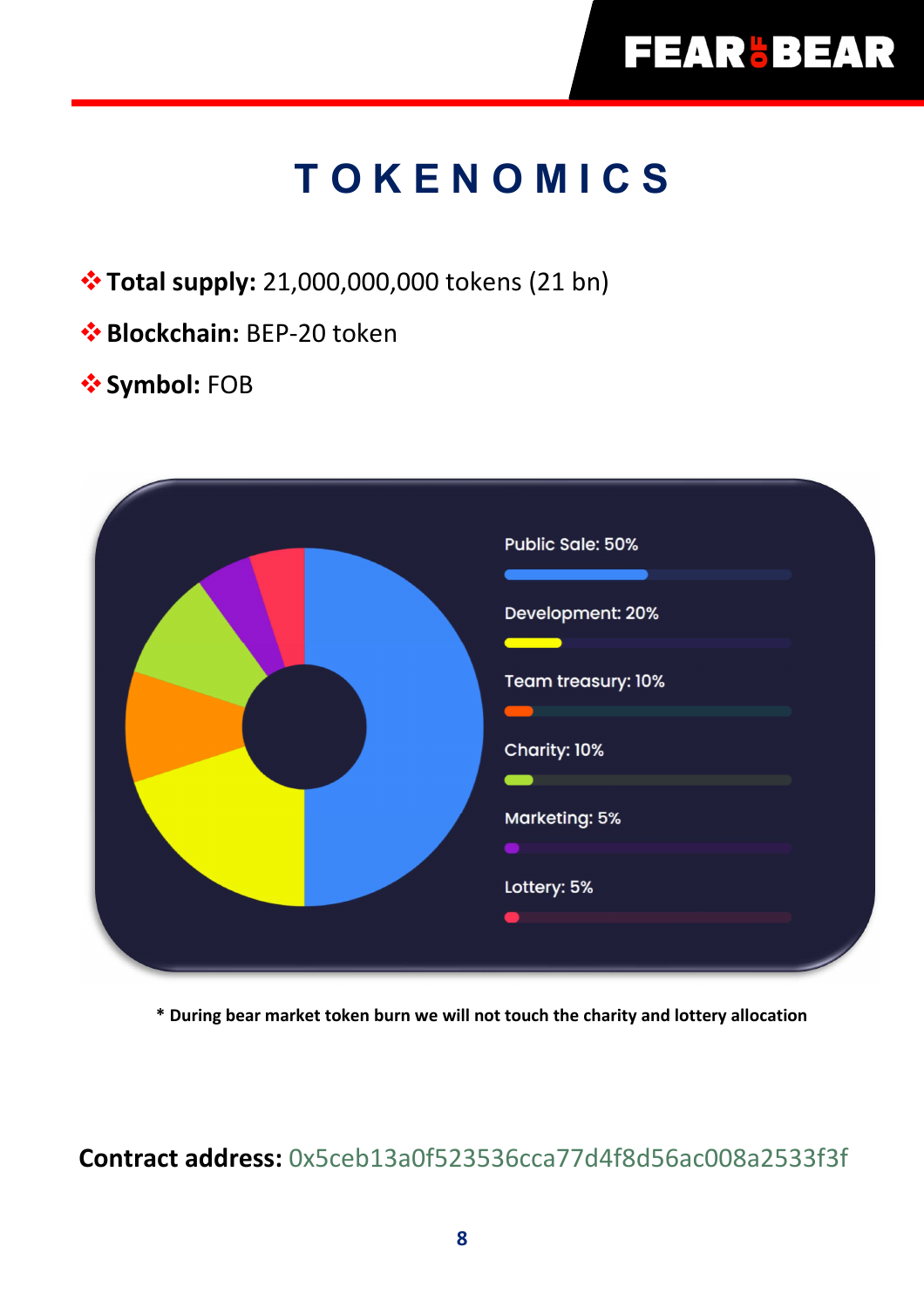## **R O A D M A P**